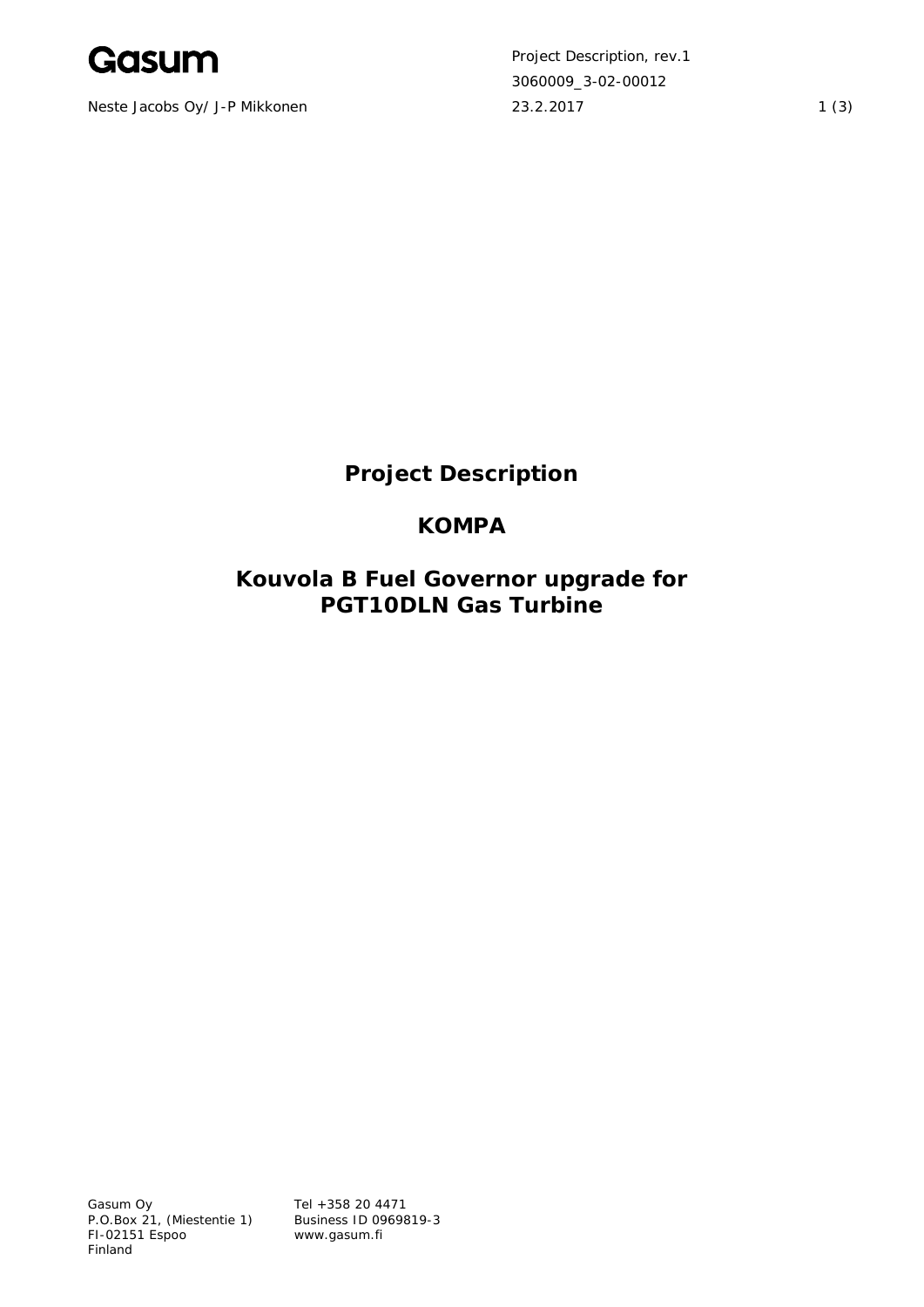

Neste Jacobs Oy/ J-P Mikkonen 23.2.2017 2 (3)

Project Description, rev.1 3060009\_3-02-00012

#### **1. SUBJECT FOR TENDERING**

**1.1. Tender background and object**

The subject for tendering is Gasum oy Kouvola Compressor Station B (Kouvola B) Gas Turbine Fuel Governor (FG).

Project name is KOMPA. Procurement Unit is Gasum Oy.

Gasum Oy is a Finnish energy company, which imports and transfers natural gas and produces renewable biogas for energy production, industry, homes as well road and maritime transport. Gasum Oy is a fully Finnish state-owned company.

Kouvola B is located at Gasum natural gas centre in town Kouvola. At Kouvola site is also located Compressor Station Kouvola A. These two compressor stations are connected parallel and used for increasing the pressure in the gas grid.

In KOMPA project the automation systems of the Kouvola B will be upgraded. The present Unit Control System (UCS) of the gas turbine (type PGT10DLN) driven compressor unit will be replaced with a new FG system and major part of the unit level auxiliary and valve control functions residing now in the UCS will be transferred to the existing Station Control System (SCS), which will be extended.

The new FG will be integrated with the SCS and to the existing compressor Antisurge System and site Load Sharing System

Life cycle expectation for the new FG is in minimum 15 years.

The delivery schedule is critical and the new FG shall be commissioned by the end of September 2018.

Optionally an identical FG system for a similar compressor unit located in Imatra Compressor Station C shall be included in the Tender. The commissioning of the Imatra C unit will take place earliest at year 2020. Gasum Oy is however not obliged to buy the option.

#### **1.2. Scope of supply**

The FG to be purchased shall include all the required system equipment, application software, system software and licenses as defined in Purchase Requisition, Gas Turbine Fuel Governor 3060009\_3-06A-00004.

In addition to the system supply life cycle services such as training, maintenance and system support shall be proposed as option.

#### **1.3. Format and period of the contract**

The FG delivery shall be based on a total price delivery contract.

The Life cycle services supply shall be based on a separate frame agreement with a sole seller and it is not included in the above mentioned total price delivery contract.